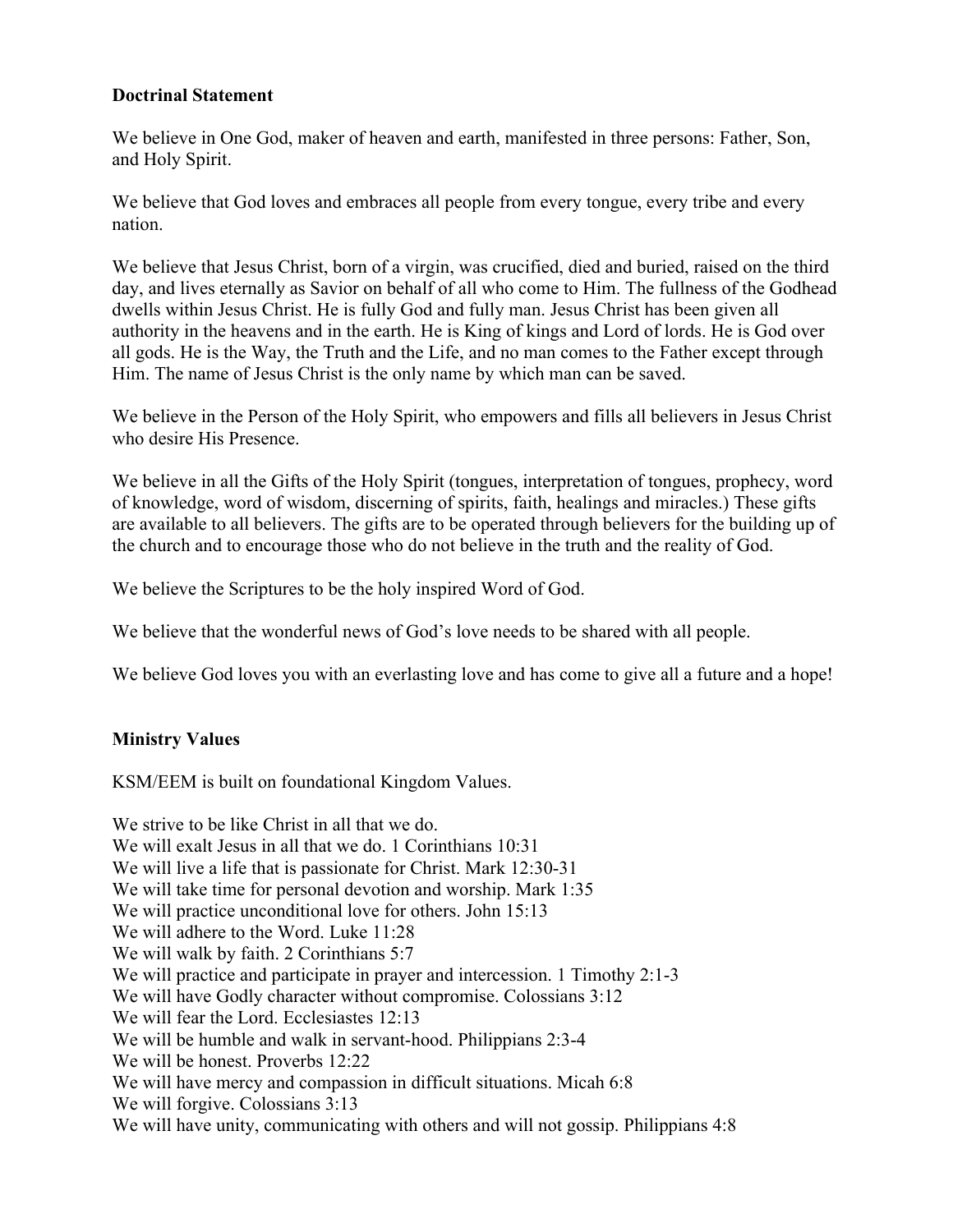We will honor and respect authority and those around us. Romans 13:1 We will be willing to learn and to be taught. 2 Timothy 2:15 We will abstain from every appearance of evil. 1 Thessalonians 5:22 We will show moderation in all things. 1 Peter 5:8 We will be cheerful givers. 2 Corinthians 9:7 We expect all volunteers and employees, whether full-time, part-time, contract or temporary to support the Ministry Values unconditionally and to give their highest effort to living them daily. As a ministry, living on the generosity of those who believe in and support the Mission God gave us; we must always conduct ourselves in a manner that is above reproach. Our employees must always be conscious of the fact they represent the Ministry to the public. Our guide then, in evaluating our own behaviors is to ask ourselves: "Does Scripture support my actions?" and "Am I glorifying God?"

# **Vision/Mission Statement**

"For I know the thoughts that I think toward you, saith the LORD, thoughts of peace, and not of evil, to give you an expected end." Jeremiah 29:11 KJV

Katie Souza Ministries and the Prison Outreach of Expected End Ministries is a Not for Profit.

501(c) (3) Prison Ministry. We are committed to reaching those who are incarcerated, partnering with the body of Christ in fulfilling the heart of our Lord, as it is expressed in Matthew 25:36, "Naked, and ye clothed me: I was sick, and ye visited me: I was in prison, and ye came unto me."

We serve God's people who are in any kind of captivity, both inside and out of prison.

Vision: Change the World with the Soul-Healing Gospel of Jesus Christ

### Mission: **Train Heal Send**

Train

Our training mission to prisoners inside the walls of prison is to teach them how to prepare for, and then receive a revelation of their Expected End during their incarceration.

Our training mission outside the walls of prison is to teach the body of Christ to move in the supernatural so they can usher in the fullness of the Kingdom of Heaven into their lives and the world around them.

# Heal

One of our main focuses is to see everyone in the body of Christ healed and delivered in their souls and physical bodies so they can do the work of the Kingdom unhindered.

# Send

"Therefore said He unto them, the harvest truly is great, but the laborers are few: pray ye therefore the Lord of the harvest, that He would send forth laborers into His harvest." Luke  $10.2$